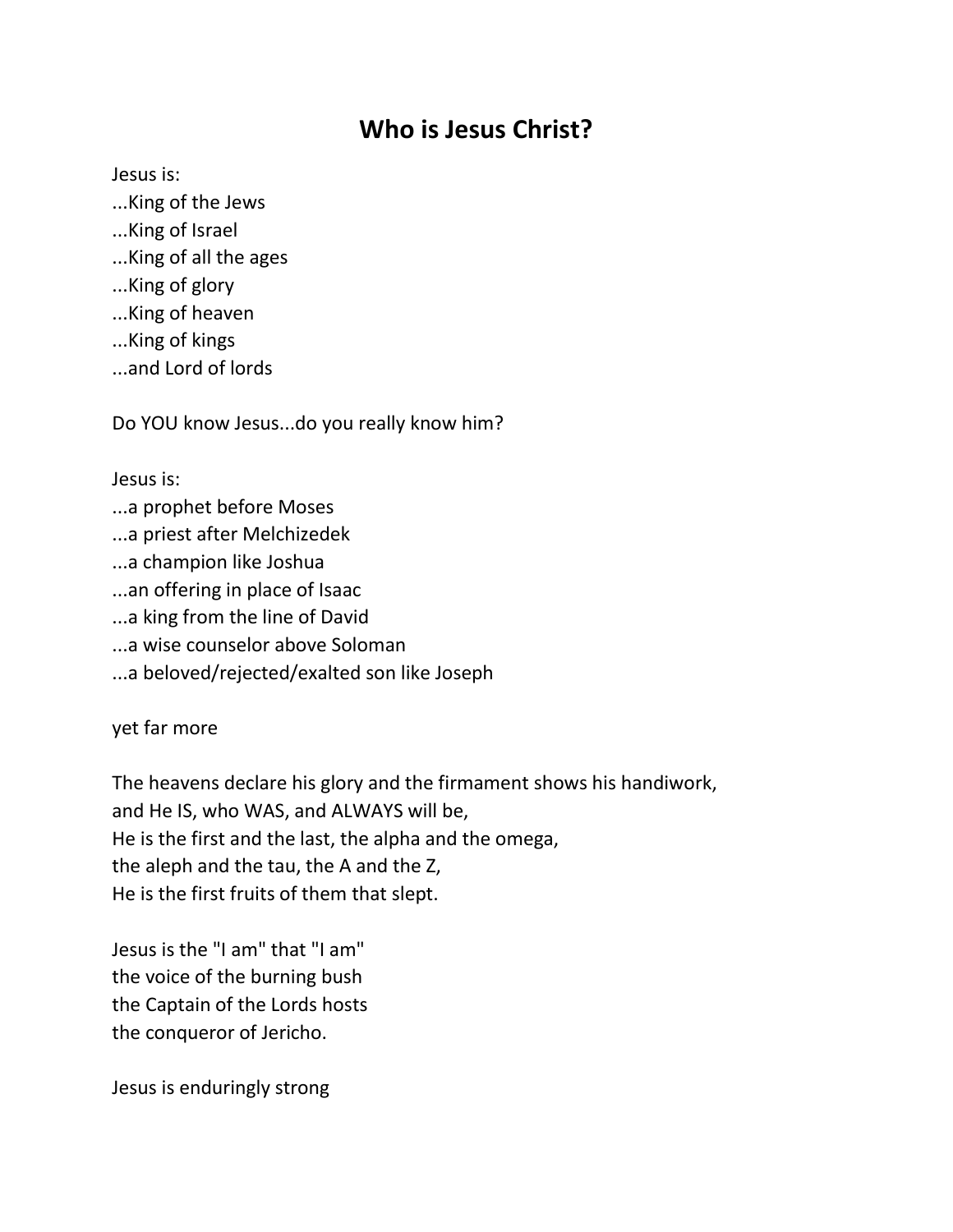...entirely sincere

...eternally steadfast

Jesus is immortally graceful ...imperially powerful ...impartially merciful

In Him dwells the fullness of the Godhead bodily, the very God of very God. He is our kinsman redeemer and our avenger of blood, He is our city of refuge, ...our performing high priest ...our personal prophet ...our reigning King.

Jesus is the loftiest idea in literature, He is highest personality in philosophy, He is the fundamental doctrine of theology He is the supreme problem in higher criticism He is the miracle of the ages, the superlative of everything good.

We are the beneficiaries of a love letter written in blood on a wooden cross over 2000 years ago in Judea, He was crucified on a cross of wood yet He made the hill on which it stood. By Him all things were made that were made, without Him not anything made that was made. By Him all things are held together!

What held him to that cross?

It wasn't the nails as anytime he could have said "I'm outta here" It was His love for you and me!

Jesus was born of a woman so we could be born of God, He humbled himself so we could be lifted up,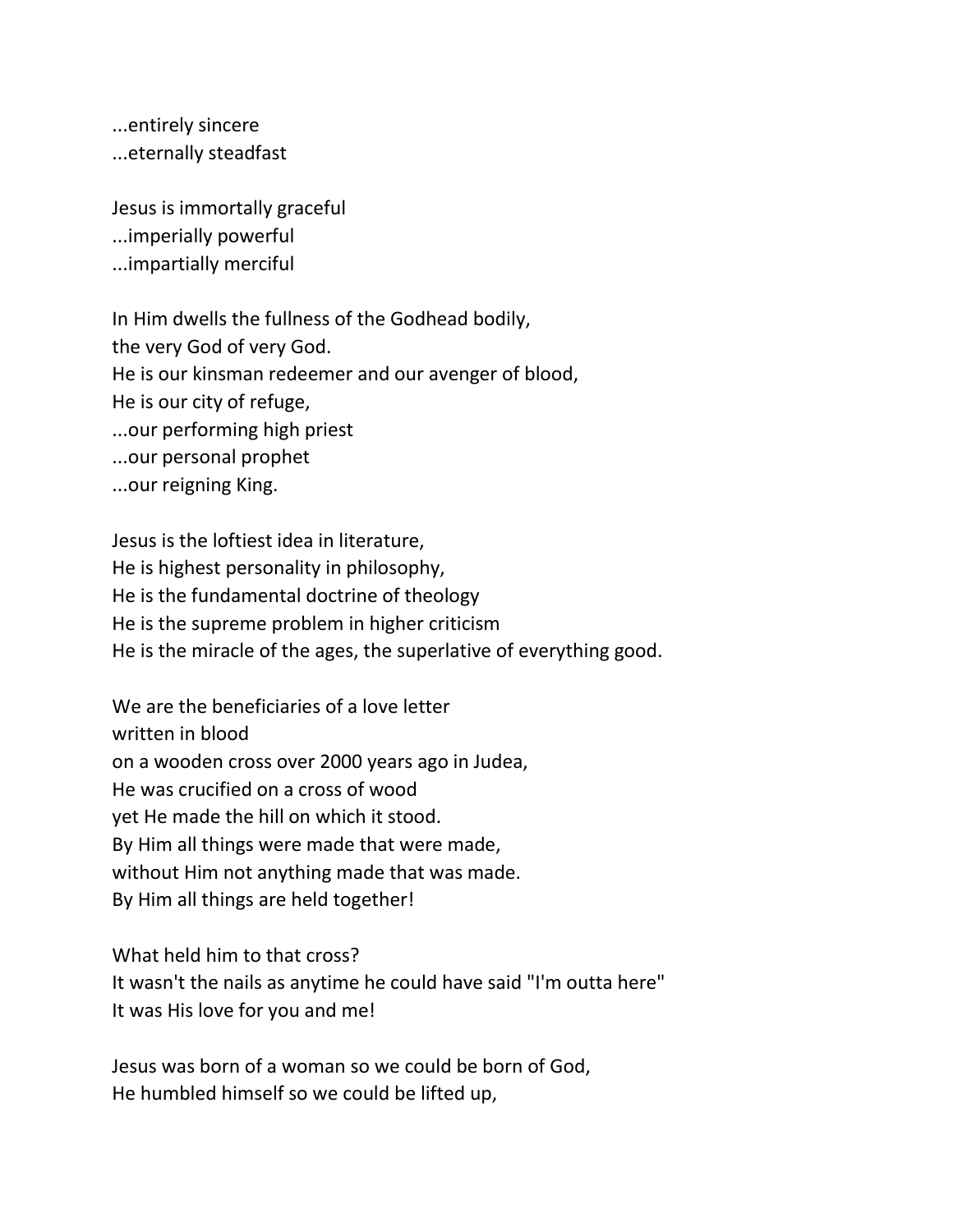He became a servant so we could become co-heirs, He suffered rejection so WE could become his friends, He denied Himself so we could freely receive all things, He gave Himself so He could bless us in every way. He is available to the tempted and tried, He blesses the young, He cleanses the lepers, He defends the feeble, He delivers the captives, He discharges the debtors, He forgives the sinners, He franchises the meek, He guards the besieged, He heals the sick, He provides strength to the weak, He regards the aged, He rewards the diligent, He serves the unfortunate, He sympathizes and He saves!

His offices are manifold, His reign is righteous, His promises are sure, His goodness is limitless, His light is matchless, His grace is sufficient, His love never changes, His mercy is everlasting, His word is enough, His yoke is easy and His burden is light!

I wish I could describe Jesus to you,

...He is indescribable

...He is irresistible

...He is incomprehensible,

...He is invincible!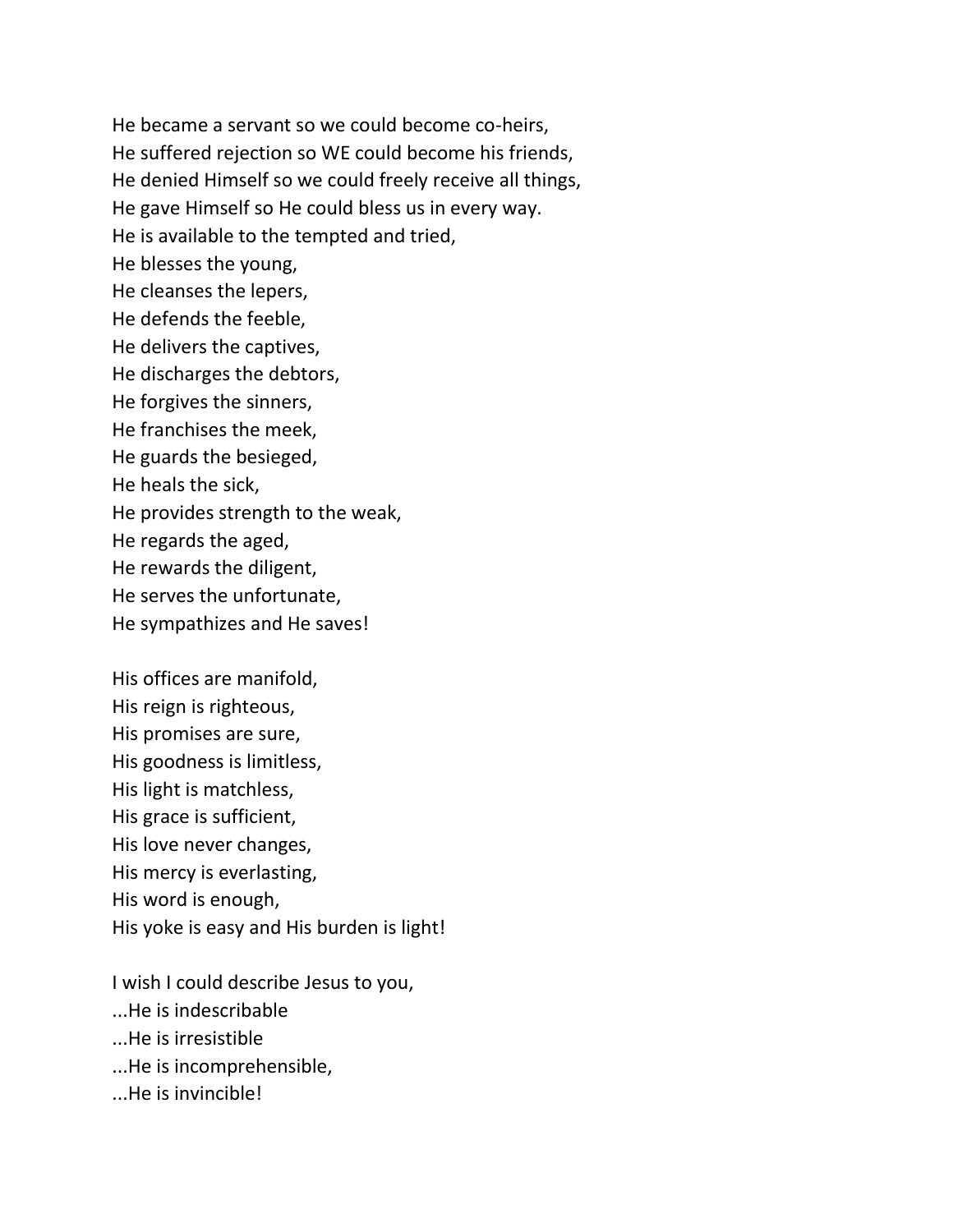The Heaven of heavens could not contain Him, man cannot explain Him. The Pharisees could not stand Him and learned they couldn't stop Him. Pilate couldn't find any fault with Him and the witness couldn't agree against him. Herod couldn't kill him, *death couldn't handle Jesus and the grave couldn't hold him!*

Jesus always has been and He always will be, He had no predecessor and He will have no successor, You can't impeach Him and He ain't going to resign! His name is above every name, that at the name of Yeshua! Every knee shall bow and every tongue confess that Jesus Christ is Lord!

He is the Kingdom, the Power and the Glory, forever and ever. Amen

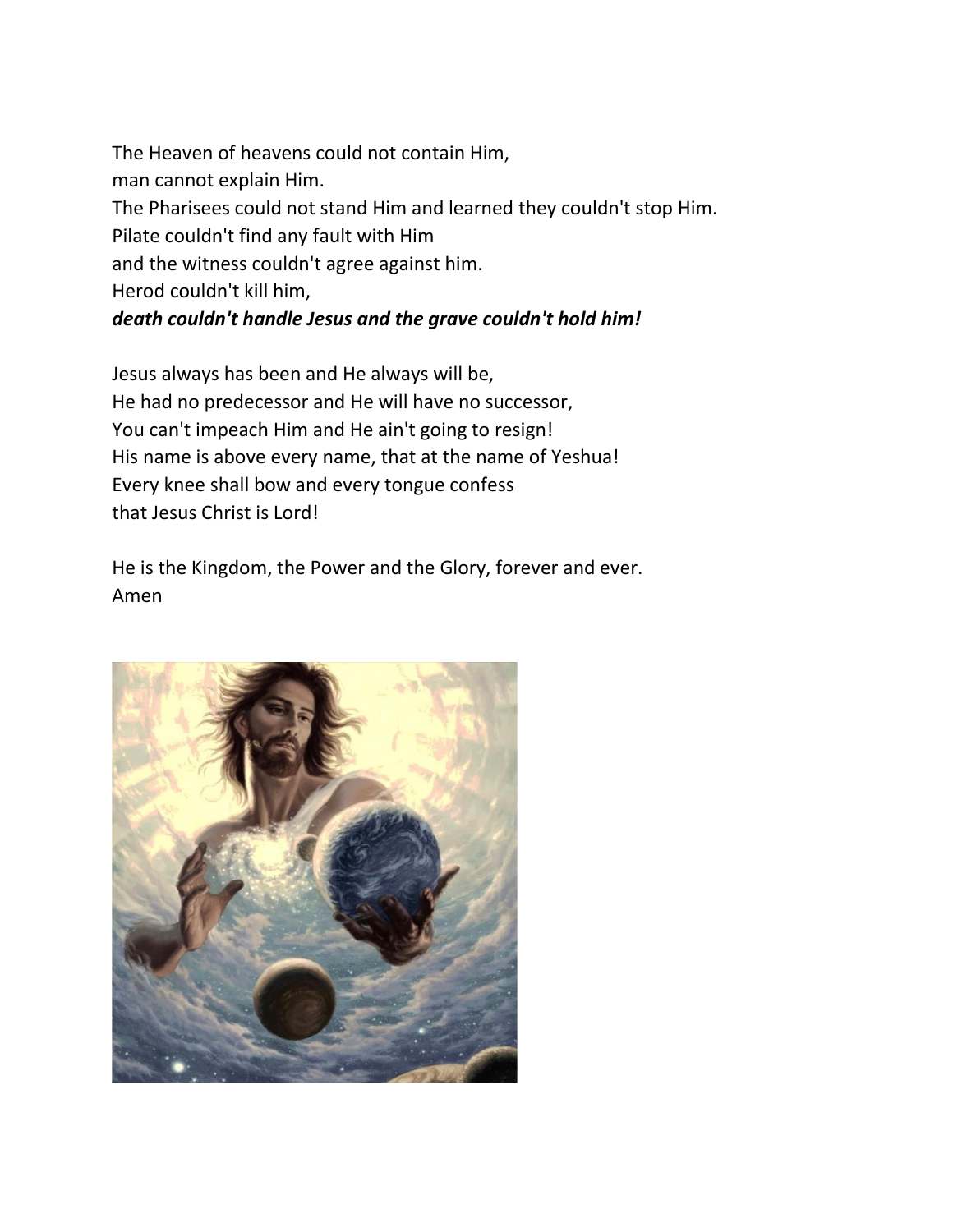